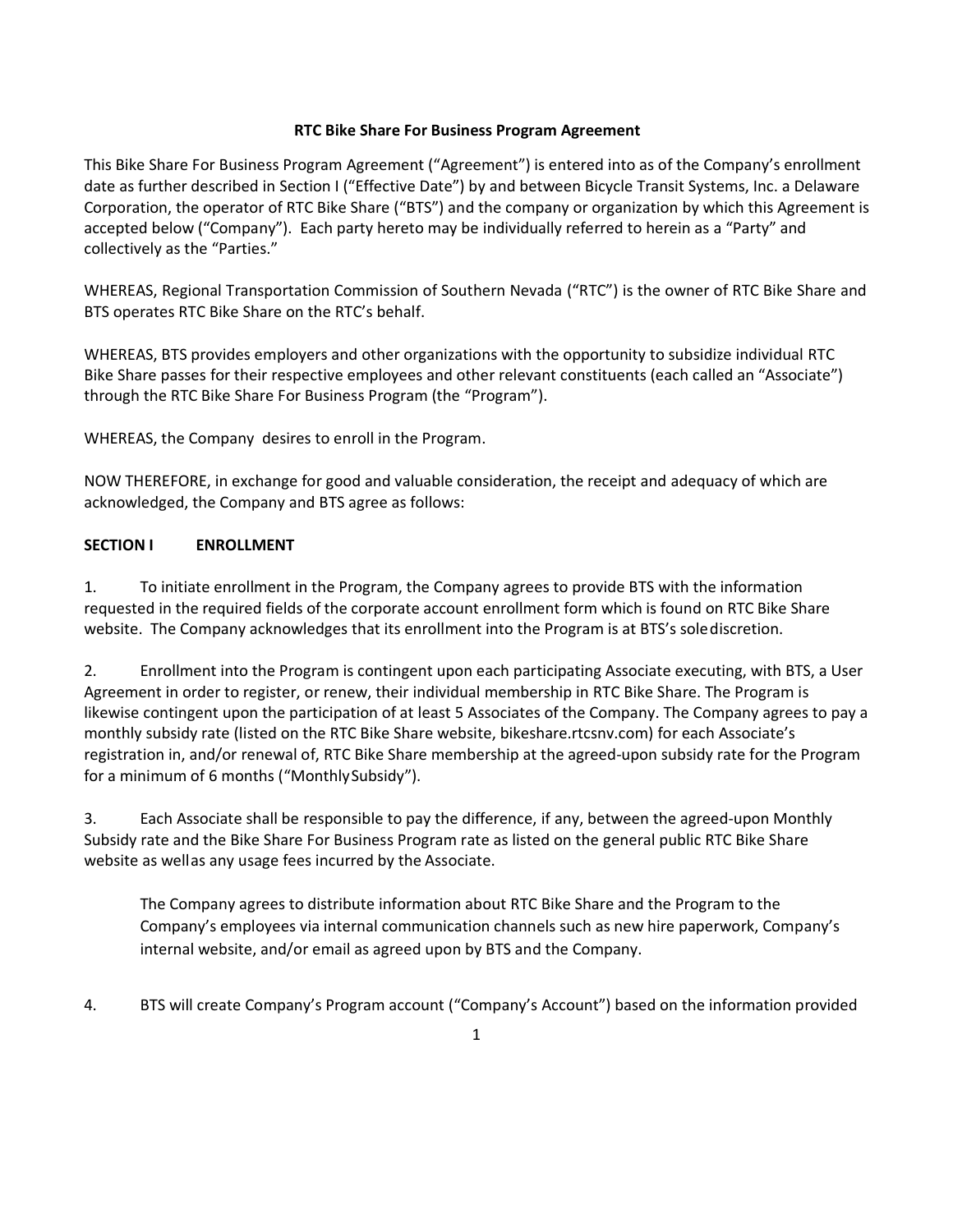by Company in its completed enrollment form. BTS will email the Company's primary contact a companyspecific URL within 10 Business Days ("Company Portal"). BTS will also email the Company's primary contact to confirm the Company's Account, the type of subsidy selected, and will provide technical assistance to the Company and its Associates, if and when requested.

### **SECTION II PRICING & PAYMENT**

- 1. Under the Program, the Company can choose the level of subsidy as listed on the RTC Bike Share website. The Company will be responsible for the Company Monthly Subsidy ratechosen.
- 2. Each Associate will be charged for the Associate contribution as listed on the RTC Bike Sharewebsite.
- 3. On a monthly schedule, BTS will process payment via the credit card listed on the Company Account at the agreed-upon Monthly Subsidy rate during the initial Term and described further in the invoice posted to the Company Portal.
- 4. The Company shall be responsible for keeping credit card information up-to-date on the Company Portal.
- 5. If any invoice is not paid in full within forty-five (45) days after the date of the invoice, then BTS may in its sole discretion, until all invoices have been fully paid, (a) place a hold on the Company's Account and deny any and all subsequent renewals or new passholder registrations under the Company Account; and (b) cancel the individual passes of Associates listed on any unpaid invoice.
- 6. If, at any time, a Company's Account has fewer than 5 Associates as active passholders on the Account, BTS will bill the Company as if 5 Associates are enrolled in the Program.
- 7. The Company agrees that at no time will Company charge or otherwise require payment from Associates for any amounts paid by Company pursuant to this Agreement. If Company violates this requirement of not charging Associates for the remaining balance of the cost of their Monthly Pass, BTS may in its sole discretion terminate this Agreement immediately and without notice toCompany.
- 8. Usage/Overtime and Other Fees. All usage or overtime fees, lost or stolen bicycle fees, damage costs and other fees will be charged directly to the responsible, individual Associate per the terms of Associate's User Agreement with BTS.
- 9. The Company shall be responsible for managing the list of Associates within the Company who are eligible for participation in the Program through the Company Portal.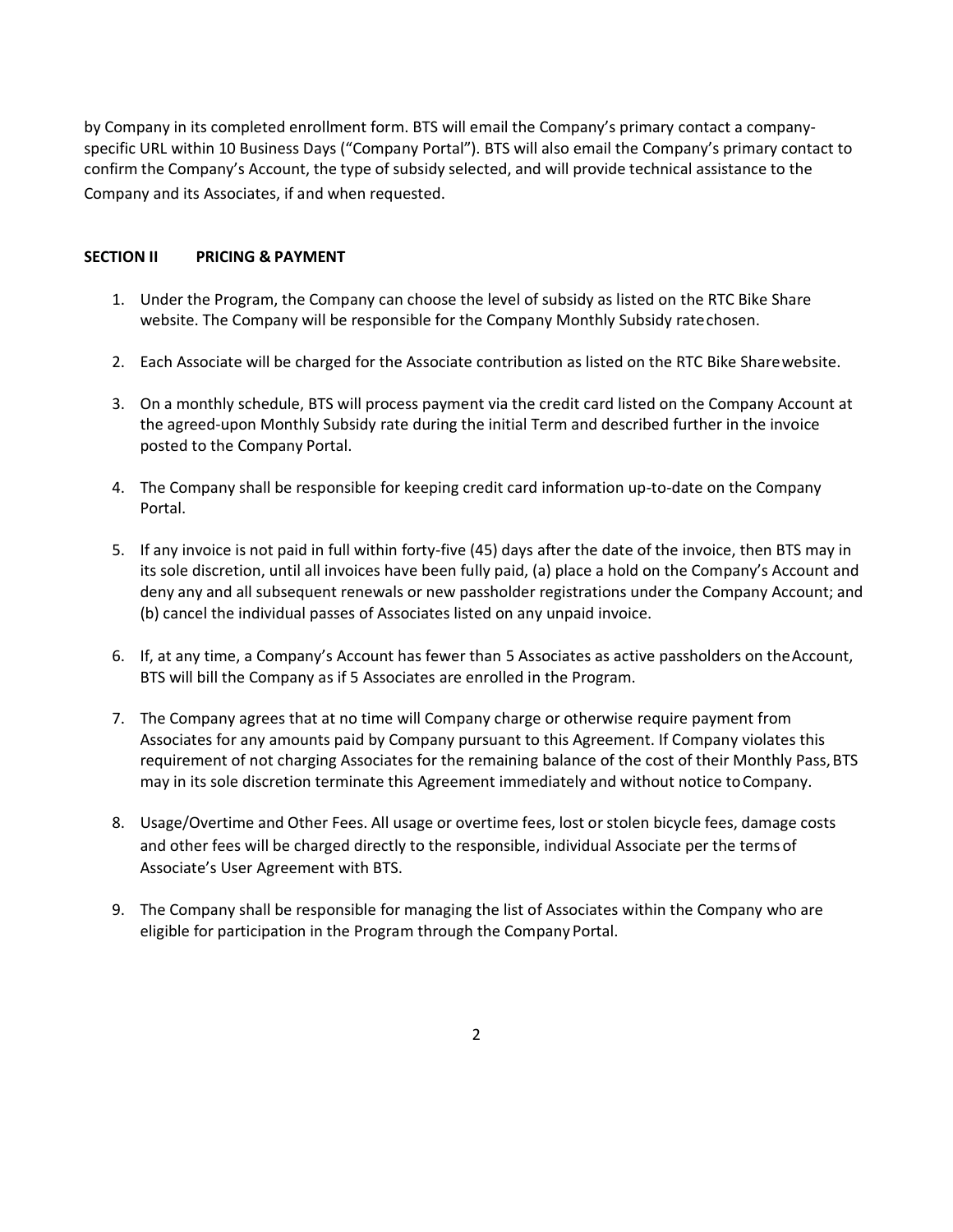# **SECTION III TERM ANDTERMINATION**

This Agreement shall begin upon the Company's submission of the enrollment form and continue uninterrupted for six (6) months ("Term"). Upon the conclusion of the initial Term, the Company shall have the right to select a different Monthly Subsidy rate for continued participation in the Program. If the Company chooses to select a different Monthly Subsidy rate at the completion of a Term, a new Term will be initiated. If the Company does not select a different Monthly Subsidy rate and this Agreement is not otherwise terminated as provided herein, this Agreement shall automatically renew at the end of each Term for a successive Term.

1. With the exception of Section II.7, BTS may terminate the Agreement with the Company for any reason upon giving thirty (30) days written notice to the Company notifying Company of BTS's intent to terminate.

2. With the exception of the initial Term, Company may terminate the Agreement with BTS for any reason upon giving BTS thirty (30) day written notice of itsintent.

3. The Company may discontinue the Company's Account by sending an email message from the Company's primary contact person or secondary contact person to BTS at marketing@bikeshare.rtcsnv.com requesting that the Company's Account be closed. Within 30 days of receiving such email message, BTS will close the Company's Account and deny any and all subsequent renewals or new pass registrations under the Company's Account. All unpaid amounts owed to BTS under the Company's Account must be paid in full by the Company immediately upon Company's receipt of its final invoice.

4. BTS will not cancel individual RTC Bike Share membership passes activated under the Company's Account except as such right is otherwise reserved in the User Agreement. Execution of said User Agreement is required for membership and participation in the Bike Share Program.

5. Upon termination of the Program, Associates wishing to register for, or renew, their RTC Bike Share passes after the closing of the Company's Account will be enrolled in the Bike Share Program pursuant to the Associate's User Agreement with BTS. At such time, the Company's Associates will be responsible for the entire payment of their RTC Bike Share pass at the current User monthly rate as listed on BTS'swebsite.

## **SECTION IV CONFIDENTIALITY;OWNERSHIPOF INFORMATION**

## Confidentiality of Information.

This Agreement shall be governed by RTC's Privacy Policy and the RTC Bike Share/B-Cycle Terms and Conditions of Use, each as posted on RTC's website.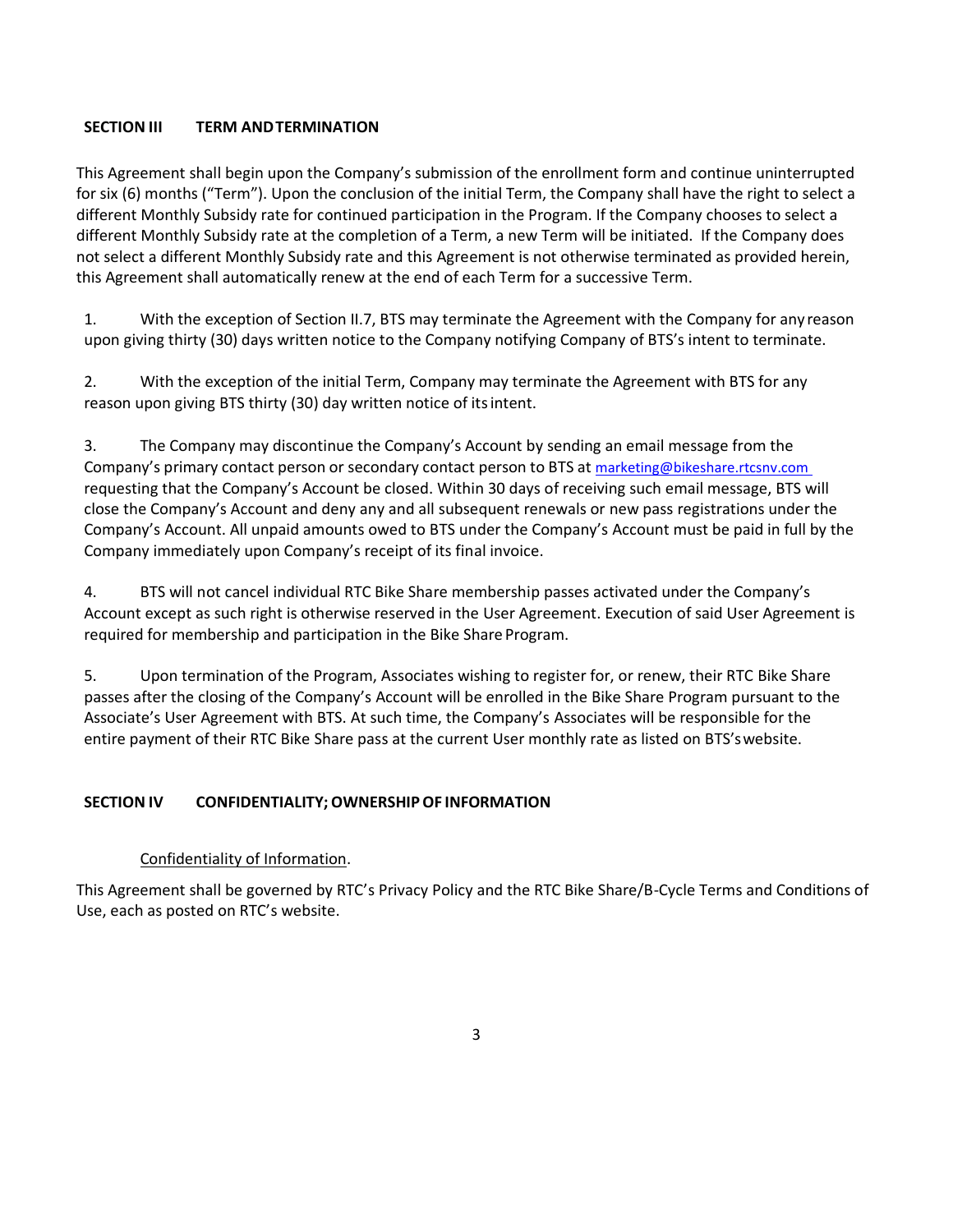### **SECTION V USE OF TRADEMARKS**

Company shall, whenever possible, include both the name associated with the Bike Share Program (referred to as "RTC Bike Share") and also the logo (reflecting a sponsorship of the Bike Share Program) in Company's promotional materials and Company emails advertising participation and enrollment in the Program.

Title to and ownership of the name, "RTC Bike Share" resides with RTC. Title to and ownership of the logo resides with the sponsor. The name and logo are hereinafter collectively referred to as the "Designations" and are depicted in Exhibit A.

Prior to using the Designations in its promotional/advertising materials, Company shall submit samples of Company's intended use of the Designations to RTC and BTS for its prior approval, which approval shall not be unreasonably withheld or delayed. Each sample provided under this provision shall be provided in a tangible digital format or physical form as requested by the owning party. The owning party will make commercially reasonable efforts to approve/disapprove Company's sample within 10 business days.

Once approved, the Company may continue to use the Designations as depicted in such samples, for the same or substantially similar use without subsequent approvals.

Company shall only use the Designations while participating in the Program and only for as long as BTS and RTC approve Company's use. Company's use is temporary, revocable and non-exclusive.

Company's (or its agents or employees) unauthorized and/or improper use of the Designations will result in automatic termination of this Agreement and the aforementioned parties may avail themselves to any other available remedy at law.

#### **SECTION VI INDEMNIFICATION**

The Company hereby agrees to indemnify, hold harmless and defend BTS, RTC, and its and their affiliates, officers and directors, against any loss or claim arising out of any actual or alleged breach by the Company or any of its Associates of this Agreement, including violations of trademarks and/or copyrights used in connection with this Program.

#### **SECTION VII MISCELLANEOUS**

1. **Company Representations.** The individual executing this agreement on behalf of the Company represents and warrants that such individual has the full and complete permission and authority of the Company to do so, and has the full right and authority to commit and fully bind the company, its heirs, devisees, executors, administrators, successors and assigns according to the provisions hereof.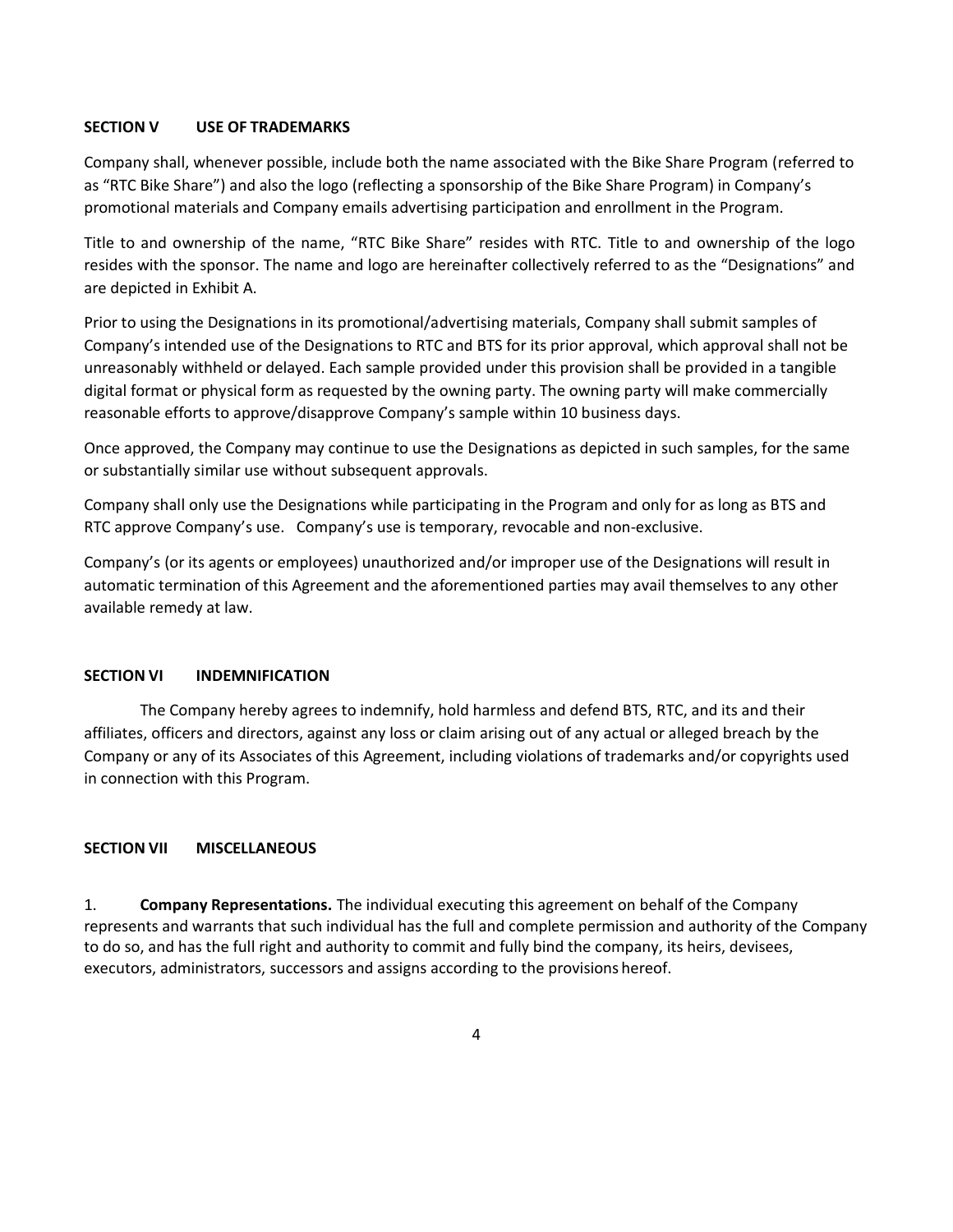2. **Reservation of Right.** BTS reserves the right to alter, amend, or eliminate any feature of the services obtained through the Program, including their establishment or removal or the revision of charges, in its sole discretion at any time. Any such changes shall be effective immediately if the Company is a new corporate member, or 30 days after email notice to the Company's primary contact person if the Company is a current corporate member. Company's continued access or use of the Program after such notice constitutes Company's consent to be bound by the terms, as amended.

3. **Choice of Laws.** This Agreement is governed by and must be construed and enforced in accordance with, the laws of the Commonwealth of Pennsylvania, excluding principles of conflict of law. This Agreement shall be deemed to have been drafted jointly by the parties and must be construed in accordance with the fair meaning hereof.

4. **Entire Agreement.** This Agreement contains the complete, final, and exclusive integrated agreement between the parties with respect to its subject matter and supersedes all other agreements relatinghereto.

5. **Survival.** The alteration or termination of this Agreement does not terminate any obligation thatexisted prior to such alteration or termination, or any obligation that continues past the alteration ortermination.

6. **Binding Agreement.** This Agreement and any amendments hereto are binding upon and inure to the benefit of the parties and their respective heirs, devisees, executors, administrators, successors and assigns.

7. **Time Is of the Essence.** Time is of the essence with respect to the full performance by each party of each of its duties and obligations arising under this Agreement.

8. **Headings.** The headings in this Agreement do not affect the interpretation of this Agreement. Plural terms refer to all members of the relevant class, and singular terms refer to any one or more members of the relevant class. "Or" is not exclusive in its meaning. "Including" means "including, but notlimited to."

9. **Counterparts.** This Agreement may be executed in original counterparts, where all counterparts taken together create the binding Agreement. Electronic signatures are sufficient to bind the party sending the electronic signature.

[SIGNATURES ON THE FOLLOWING PAGE]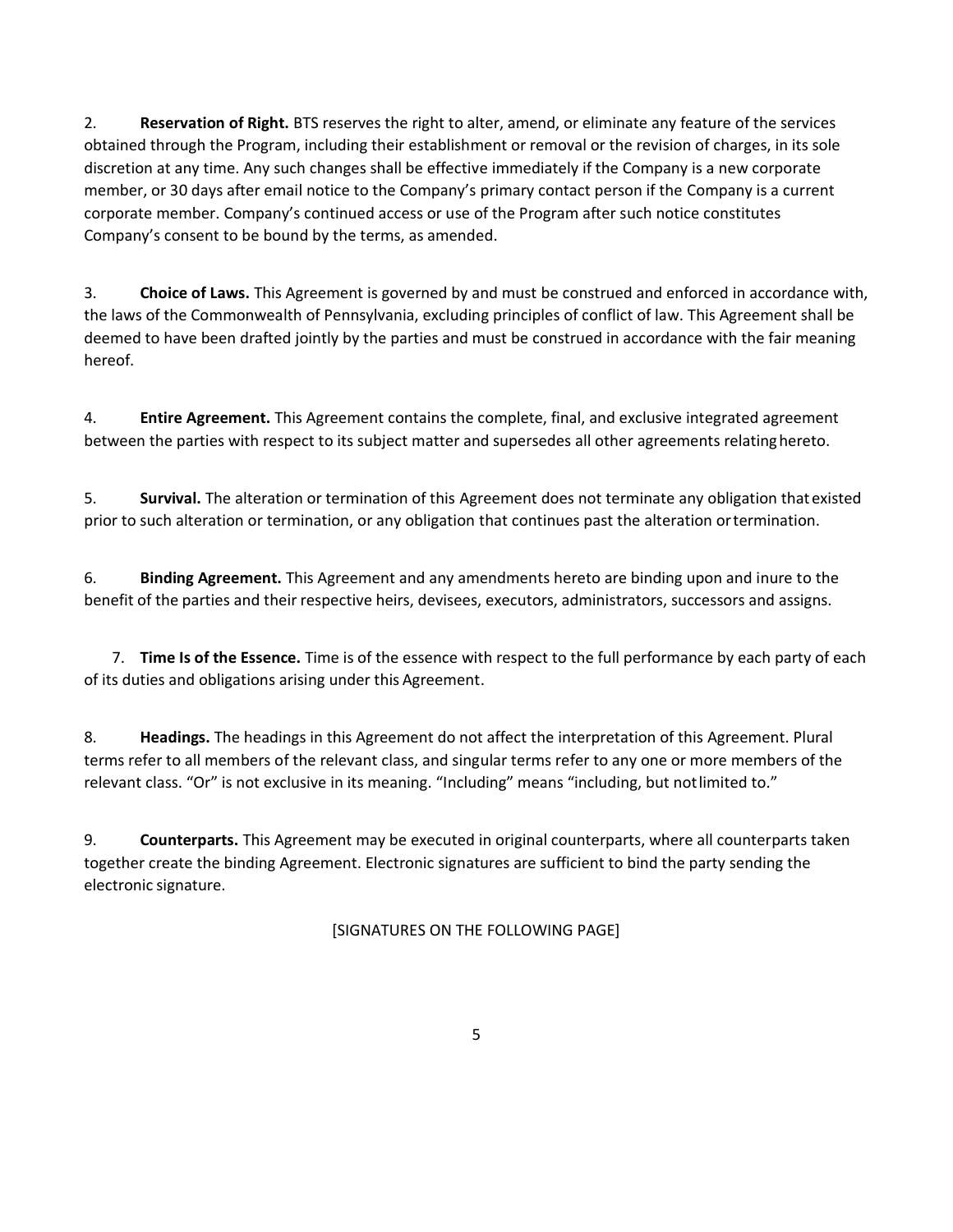Intending to be legally bound hereby, the Parties have executed this Agreement as of the Effective Date.

| BICYCLE TRANSIT SYSTEMS, INC. | [COMPANY NAME] |
|-------------------------------|----------------|
|                               |                |
|                               |                |
| By:                           | By:            |
|                               |                |
| Name:                         | Name:          |
|                               |                |
| Title:                        | Title:         |